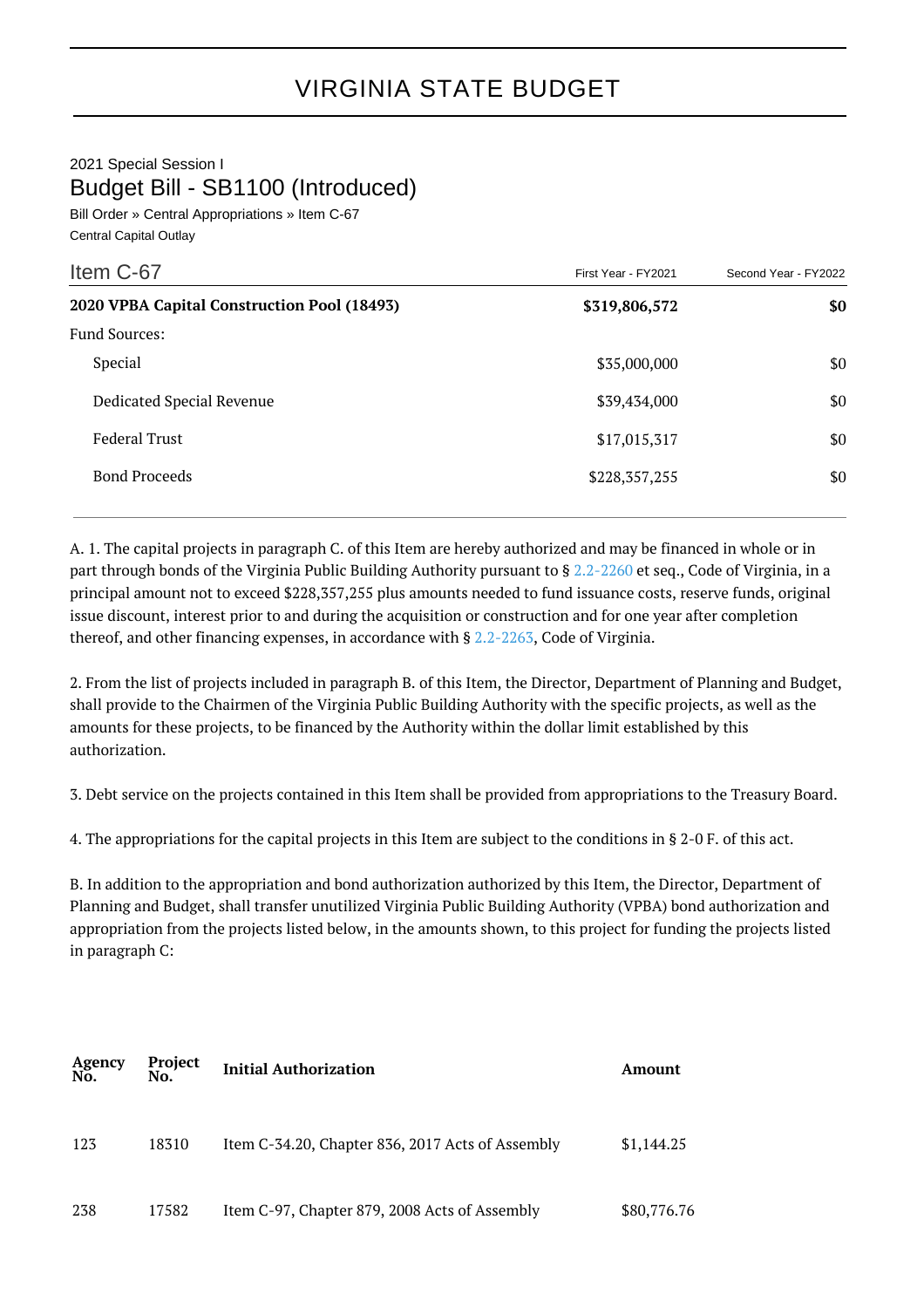| 720 | 17457 | 11em C-247.30, Chapter 3, 2006 Acts of Assembly, Special $$453,642.53$<br>Session I |  |
|-----|-------|-------------------------------------------------------------------------------------|--|
|     |       |                                                                                     |  |

949 18049 Item C-39.40 D.5., Chapter 806, 2013 Acts of Assembly \$5,000,000.00

C. There is hereby appropriated \$228,357,255 the first year from bond proceeds of the Virginia Public Building Authority to provide funds for the construction and other capital costs of the following projects:

|      | <b>Agency Agency Title</b>                      | <b>Project Title</b>                                                                             |
|------|-------------------------------------------------|--------------------------------------------------------------------------------------------------|
| Code |                                                 |                                                                                                  |
| 123  | Department of Military Affairs                  | Construct Roanoke Readiness Center and Combined Support Maintenance<br>(18325)                   |
| 146  | The Science Museum of Virginia                  | Construct Regional Science Center in Northern Virginia (18428)                                   |
| 199  | Department of Conservation and<br>Recreation    | State Park Critical Bathhouse/Restroom Replacements and Renovations                              |
| 199  | Department of Conservation and<br>Recreation    | Westmoreland Road and Bank Stabilization                                                         |
| 194  | Department of General Services                  | Construct Addition to Current State Records Center Building & Repurpose<br>Workspace in Facility |
| 194  | Department of General Services                  | Provide water infrastructure to state facilities in Nottoway County, Virgini                     |
| 238  | Virginia Museum of Fine Arts                    | Expand and Renovate Museum (18430)                                                               |
| 425  | Jamestown-Yorktown Foundation                   | Jamestown Settlement Pier (18383)                                                                |
| 702  | Department for the Blind and Vision<br>Impaired | Renovate the Library and Resource Center                                                         |

D. Funding is included in this item for the Department of General Services to design, renovate, construct, and prepare agreements for facilities to support the potable and fire protection water needs of Piedmont Geriatric Hospital, Virginia Center for Behavioral Rehabilitation (Phases 1 and 2), and Nottoway Correctional Center (the "Identified Facilities"). The Department of General Services will first consider improvements to the current water supply system servicing the Identified Facilities. Improvements to the current water supply system may include facility infrastructure, ownership, and operational changes and improvements. The Department of Behavioral Health and Developmental Services, Department of Corrections, and the Town of Crewe shall participate with, provide support to, and be responsive to the Department of General Services' activities to satisfy the requirements